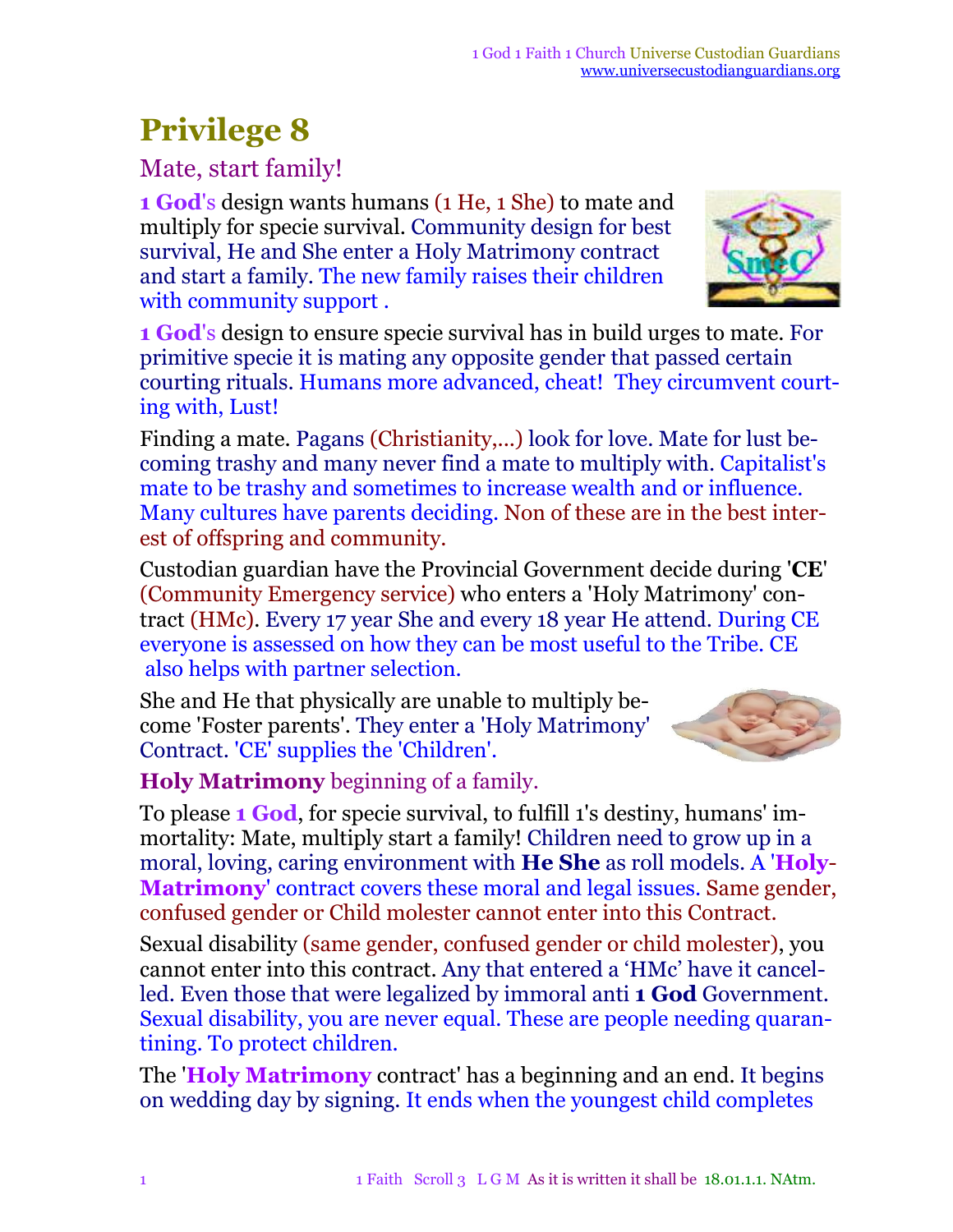#### age 17 for SHE, age 18 for HE.

#### Pre wedding day requirements

'CE' handles all major pre wedding day requirements. There may be cases where the 'CE' is not handling, pre wedding day requirements.

A He, She announce their 'Engagement' at a '**Gathering**'. They go to the '**Shire**' office enroll in a 'Start a Family' course. During the course they get a medical, showing that they are capable of conceiving Also a profile is needed showing mental and emotional competence to raise children. Failing either, results in canceling engagement and "**No**" HM contract.

A couple need an up to date, **'Avle'** (Assets versus liabilities, entitlement) statement. Any Assets, entitlements received, liabilities incurred on wedding day are added to the 'Avle' statement.

**Note!** Single parent, unmarried parents, people with sexual disability (same gender, confused gender, child molester) cannot raise children.

Wedding day requirements.

Wedding is held on day 6 by Celebrant from the Sheriff's Shire office. Bride and Groom supply Finger rings (**\***) 'Medical's, profiles and Avle's. They bring Parents brothers and sisters. Nobody else is allowed to attend (no children).

**NOTE !** She keeps her family name. **\***She finger ring, 9 carat plain rosegold or plain gold, engraved: date, bride and groom 1st names. He finger ring, 9 carat plain yellow gold, engraved: date, groom and bride 1<sup>st</sup> names.

#### **1 God is waiting to hear from you !**

**Multiplication** Prayer Celebrate Multiplication Day 3.1.7 NAtm

Dear **1 God**, Creator of the most beautiful Universe Your most humble faithful custodian-guardian (1st name) Thanks' You for the enjoyment of mating Asks for fertility and healthy births Pledges to mate, multiply and start a family So humankind can colonize the Physical Universe For the Glory of **1 God** and the Good of Humankind

This prayer is used on Wedding Day and Multiplication Day



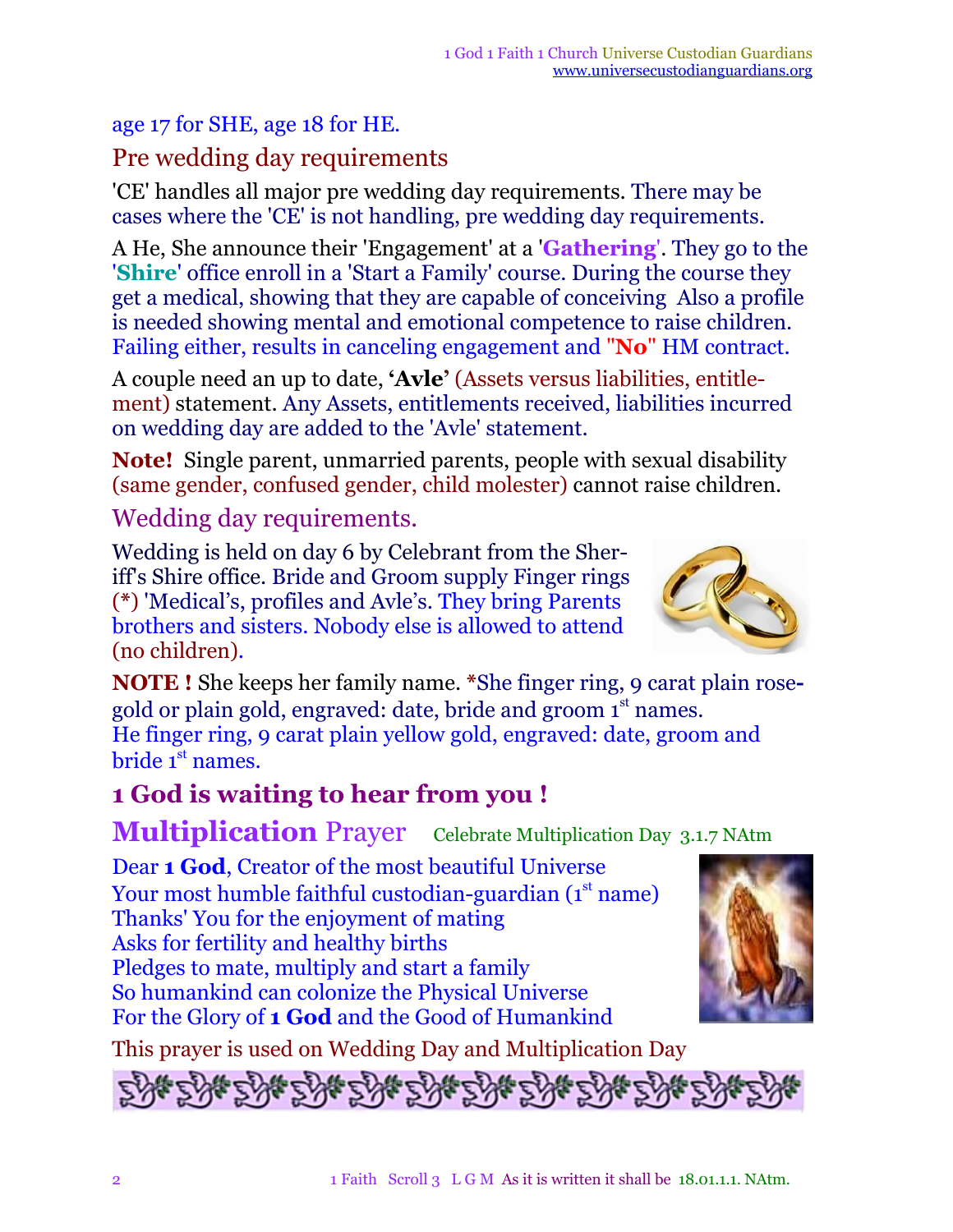1 God 1 Faith 1 Church Universe Custodian Guardians [www.universecustodianguardians.org](http://www.universecustodianguardians.org)

Pompous large wedding ceremonies and extravagant receptions are anti-Social, arrogant. They are shunned by the community. Shun, Shame!



# **Holy Matrimony** contract



Title: C.G. **Holy Matrimony** contract

Purpose: Mate, Multiply, start a family!

Time span: Begins Wedding day. Ends when youngest child completes age 17 for She, age 18 for He.

Children: 3 are mandatory, more are desirable.

Mating: Sole mating rights! Daily mating desirable to conceive 1st time.

Conceiving: No pregnancy after 10 weeks, medical support is a must. No pregnancy after 50 weeks, contract is cancelled. Conceive yearly until quota of 3 children is reached.

Parenting: He, She must take Parenting Course. He, She attend Shire SmeC, Province PHeC as required.

Divorce: 1 party needs to be found guilty. **\***Guilty looses every entitlement from the 'Avle' statement + any gains made during contract. Also there is to be no more contact with the children.

**\***Both guilty, children go into foster care.

Reasons of Divorce : Addictions, adultery, caged rehabilitation, mental incompetence, 7 weeks on life support, 50% or more physical disability.

| Enforced by China Chaniff |
|---------------------------|

Enforced by: **Shire Sheriff**

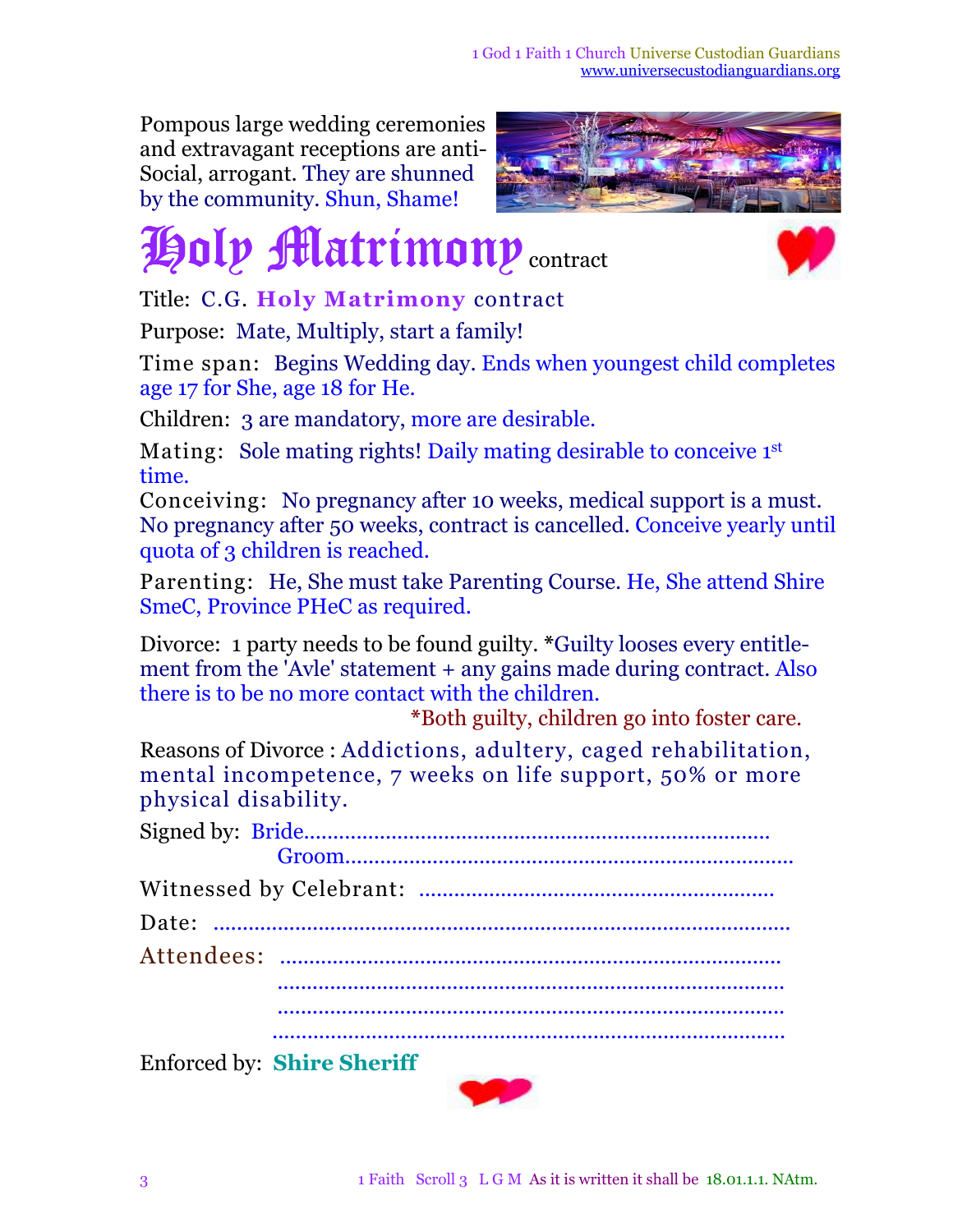Religious marriage rituals are to be performed on weekday 7. After the couple return from their honeymoon. They can attend to their religious obligations. Example: attend Gathering.

After concluding the Holy Matrimony contract (HMc) the couple have 2 choices. Enter a Companion contract (Cc), or separate. **Note**! Companion contract is not available to sexual disability afflicted!

## **Companion** Contract

Title: **Companion** contract

Purpose: Companionship, sharing life!

Time span: Until separating or death. Separating has to give 3 month's notice at Shire office.

Closing 'Avle' statement from 'HMc' or new 'Avle' statement becomes part of contract. If separating each gets half of assets owned. At death of 1 the other gets all. Any wills are ignored.

Signed by: She .................................................................................... He .......................................................................................

Witnessed by Shire Officer: *…...........................................................*

Date: *.....................................................................................*

Companions' may exchange rings after signing a 'Companion Contact'. She finger-ring, 9 carat plain whitegold, engraved his, hers 1<sup>st</sup> names. He finger ring, 9 carat plain white-gold, engraved hers, his 1<sup>st</sup> names.







**Companionship** Prayer **1 God** is waiting to hear from you !

Dear **1 God**, Creator of the most beautiful Universe Your most humble faithful custodian guardian (1<sup>st</sup> name) Thanks' You for the enjoyment of companionship Asks for long lasting sharing companionship Pledges to harmonize and share Socialize with other companionship couples For the Glory of **1 God** and the Good of Humankind This prayer is used when entering contract!

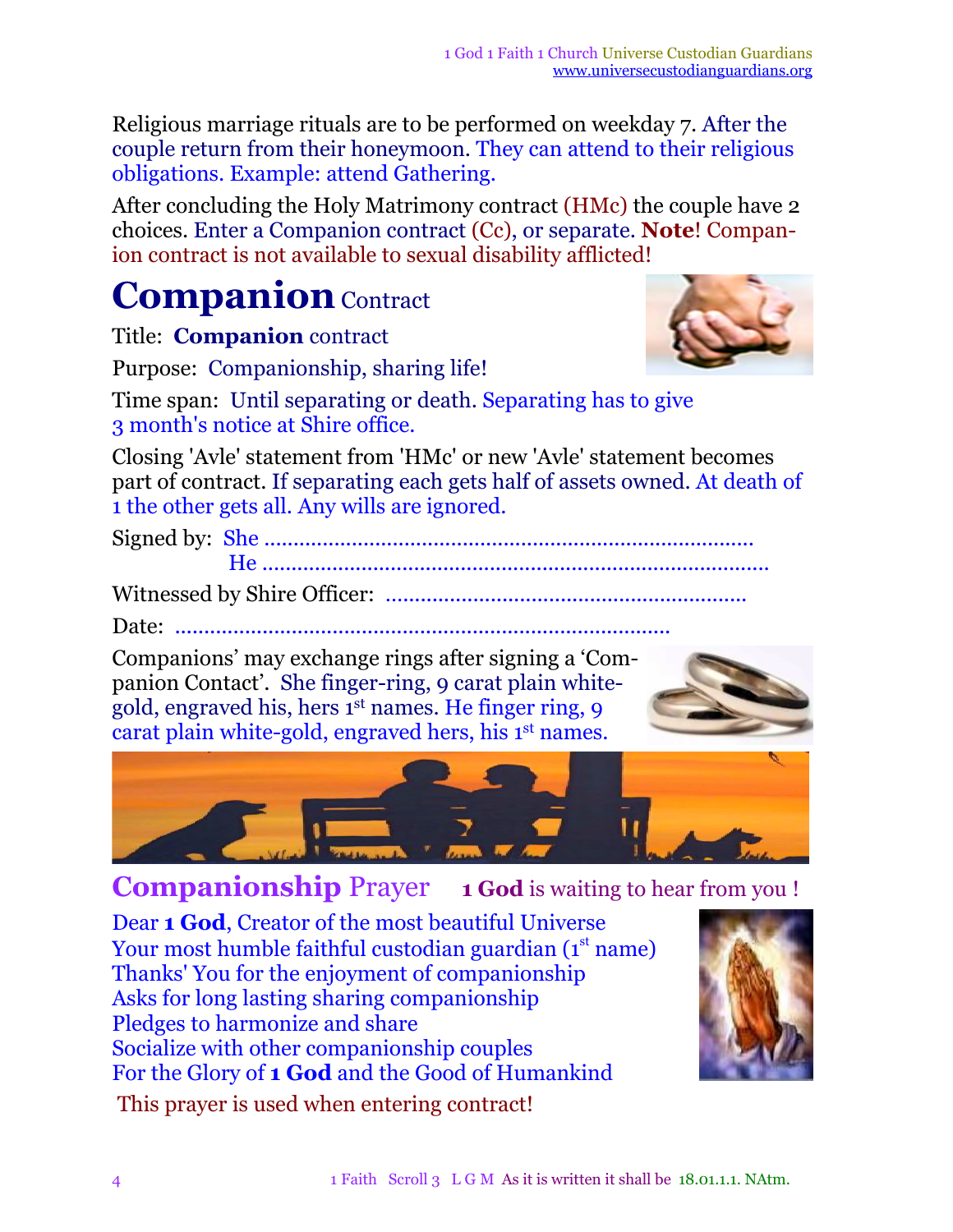#### **Infidelity** is breaking a promise to remain faithful ...

Infidelity is breaking a promise made between a He and She to remain faithful to each other. That promise may be a verbal agreement between lovers, mentioned in a love letter, or part of marriage vows. Breaking that promise is a breach of trust a disloyal act an unfaithful transgression. Every breach is accountable!

Infidelity is a breach of promise. A moral wrong by either a He or She or both. This transgression entails shunning by family, friends, neighbors, community,...

#### Adultery

During the term of a 'Holy-Matrimony Contract' any sexual transgression is a moral wrong that also is a community crime. Sexual transgression (anal, oral or vaginal) by husband with another She, He or Animal. Sexual transgression (anal, oral or vaginal) by wife with another He, She or Animal. These transgressions are, Adultery'. It results in mandatory canceling of a 'HMc' (divorce)!

If the wife is not pregnant and there are no children. The Adulterer (He or She) is prosecuted, **MS R4**! Everything owned by the Adulterer goes to the victim of this betrayal as compensation. Husband and wife are adulterers both are prosecuted, **MS R4** and everything they own goes to Treasury.

If the wife is pregnant and or there are children. The Adulterer (He or She) is prosecuted, **MS R5**! The Adulterer (husband or wife) is not allowed to see or be near the children ever. Everything owned by the Adulterer goes to the victim of this betrayal as compensation. Husband and wife are adulterers both are prosecuted **MS R5** and everything they own goes to Treasury. Children go into Foster-care and are never to see their parents again.

#### Divorce

Divorce becomes mandatory when 1 or both parties of a '**HMc**' breach it or become unable to fulfill their obligations. Repeat offenders of Addictions (Scroll 4). Adultery*.* If 1 or both parties of, 'HMc' enter caged rehabilitation. If 1 or both parties of, 'HMc' are 7 weeks on life support. Certified mental incompetence. Certified 50% or more physical-disability.

Divorce 1 party needs to be found guilty. Guilty looses every entitlement from the 'Avle' statement plus any gains made during contract. There is to be no more contact with the children. Both guilty, children go into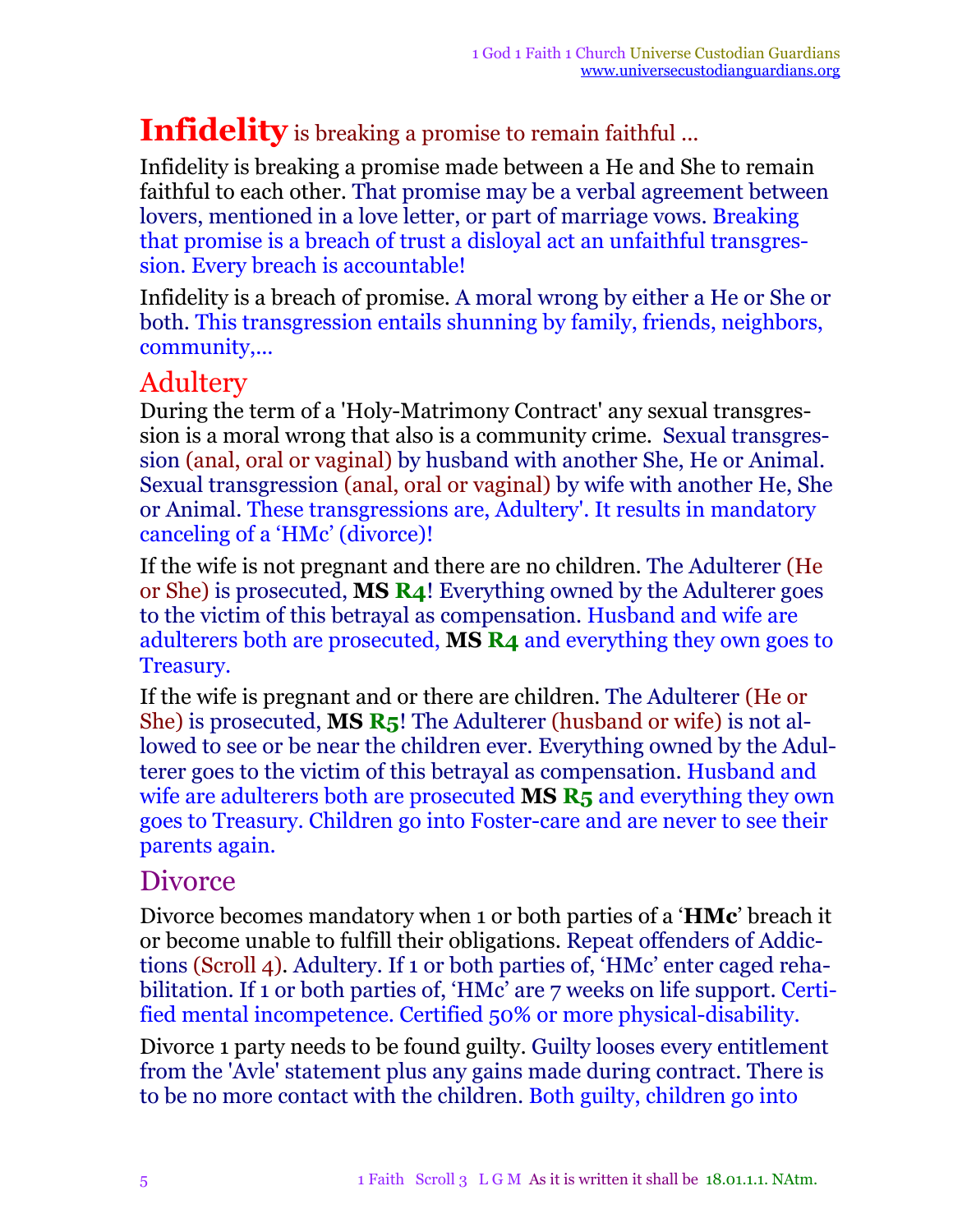foster care. Assets go to treasury.

#### Separate

Separation after completing **HMc**. Value of 'Avle' statement is divided equal. Both parties are to stay in touch with children (grandchildren).

Separation of Companions after giving 3 month's notice at Shire office . Value of 'Avle' statement is divided equal. Both parties are to stay in touch with children (grandchildren).

#### Parenting

Currently a majority of Parents are not capable to give their children the opportunity to produce their best. This is due to wealth-apartheid many children are denied the opportunity to produce their best. Custodian Guardian have the answer: End wealth apartheid asset strip, cage (**MS R6**) the criminals who are cause and effect of wealth apartheid.



Custodian Guardian use community parenting, Free education, Learn and Teach, Shire SmeC, Province PHeC! Community parenting a collusion of scholars, educators, medico's, parents. Join us for good parenting.

**SmeC** 'Shire medical & education Complex'.

**PHeC** 'Provincial Hospital & education Complex'. **PDEc** 'Provincial Defense & Emergency center'. **CE** 'Community Emergency service'



### Child naming

Custodian Guardian give their new born 3 names. 1<sup>st</sup> name (up to 10 letters), 2 nd name (up to 10 letters), family name (up to 10 letters). None of the names has more than 10 letters. C.G. pick the newborn's name before birth. A newborn's name represent the continuation of a mothers' and fathers' family heritage.

The 1<sup>st</sup> name of a She newborn has a female 1<sup>st</sup> name from the mothers family (alive or deceased). The 1<sup>st</sup> name of a He newborn has a male 1<sup>st</sup> name from the fathers family (alive or deceased). At birth the parents are undecided on a name. The newborn is given the default 1<sup>st</sup> name. A She newborn gets the mothers' 1<sup>st</sup> name. A He newborn gets the fathers' 1<sup>st</sup> name. Names once given cannot be altered.

The 2<sup>nd</sup> name of a She newborn has a female name from the fathers family (alive or deceased). The 2<sup>nd</sup> name of a He newborn has a male name